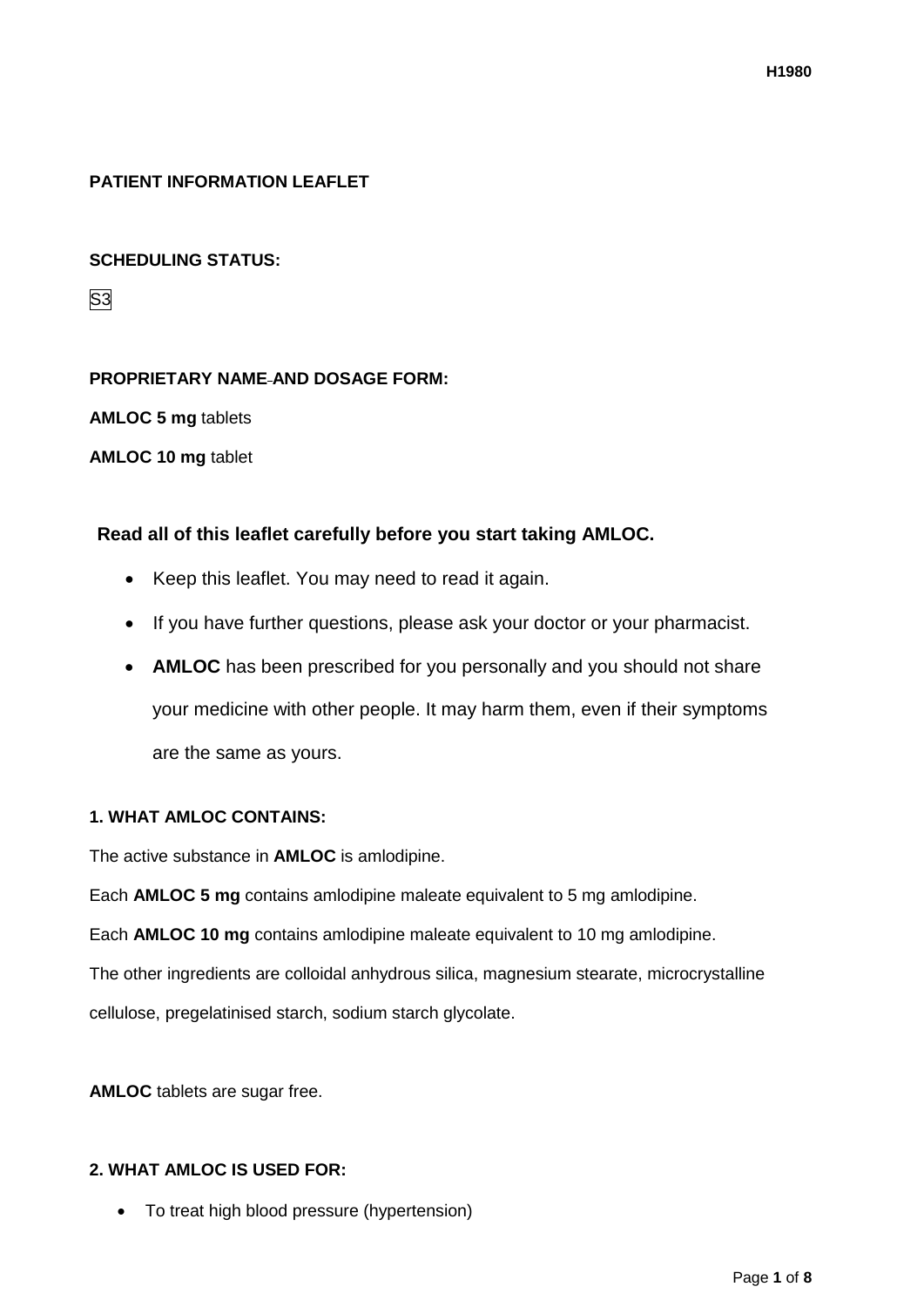• To treat angina pectoris, which is characterised by chest pain and discomfort.

## **3. BEFORE YOU TAKE AMLOC:**

### **Do not take AMLOC:**

- If you are hypersensitive (allergic) to amlodipine, other calcium antagonists or any of the other ingredients in the tablets of **AMLOC.**
- If you have had shock which could include cardiogenic shock (this is the term used when blood pressure becomes so low that your heart stops working properly and medical treatment is required).
- You recently (within the past 28 days) suffered a heart attack.
- If you have unstable angina (chest pain which may occur when you are resting).
- If you are pregnant or breastfeeding your baby (see **Pregnancy and breastfeeding**).

#### **Take special care with AMLOC:**

- If you are diagnosed as having a hypertensive crisis.
- If you have low blood pressure or other heart conditions.
- If you suffer from liver problems.
- If you suffer from severe kidney problems.
- If you have porphyria (a group of disorders that result in a buildup of chemicals called porphyrins in your body.
- If you are younger than 18 years of age.
- If you experience chest pain when taking **AMLOC**.
- If you are using lithium.
- If you suffer from diabetes.
- If you are more than 65 years of age.

Do not stop taking **AMLOC** without consulting your doctor as your symptoms may worsen.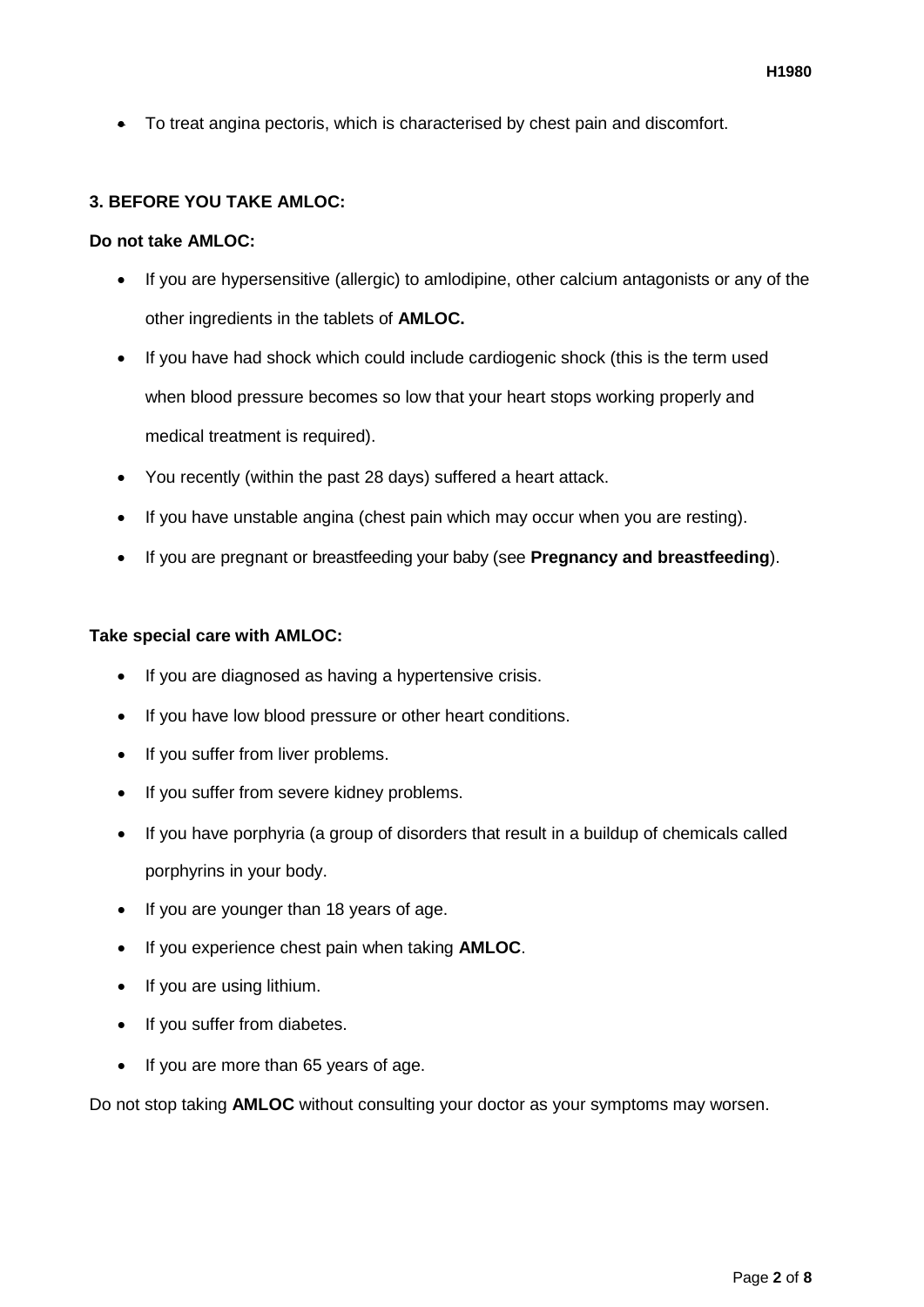## **Taking AMLOC with food and drink:**

**AMLOC** can be taken with or without food.

## **Pregnancy and breastfeeding:**

Do not take **AMLOC** if you are pregnant, suspect that you are pregnant or breastfeeding your baby. Please consult your healthcare provider for advice before taking **AMLOC**. If you are pregnant, or become pregnant whilst taking **AMLOC**, stop taking **AMLOC** and talk to your doctor as soon as possible.

### **Driving and using machinery:**

**AMLOC** can cause dizziness. Do not drive or operate heavy machines until you know how **AMLOC** will affect you.

### **Taking other medicines with AMLOC:**

Always tell your healthcare provider if you are taking any other medicine.

(This includes complementary or traditional medicines).

Medicine that may influence **AMLOC**:

- Other medicines for hypertension (high blood pressure) or angina (chest pains) such as nitro-glycerine tablets under the tongue, long acting nitrates, beta-blockers or calcium channel blockers (such as verapamil, diltiazem), as this may increase the levels of **AMLOC** in the blood.
- Aldesleukin used in the treatment of kidney cancer and skin melanoma or medicines used to treat mental conditions (antipsychotics), as this may increase the levels of **AMLOC** in the blood.
- Medicines that alter the heart rate (such as quinidine or procainamide).
- Certain medicines used to treat fits (carbamazepine, phenobarbital, phenytoin), as these may reduce the effect of **AMLOC**.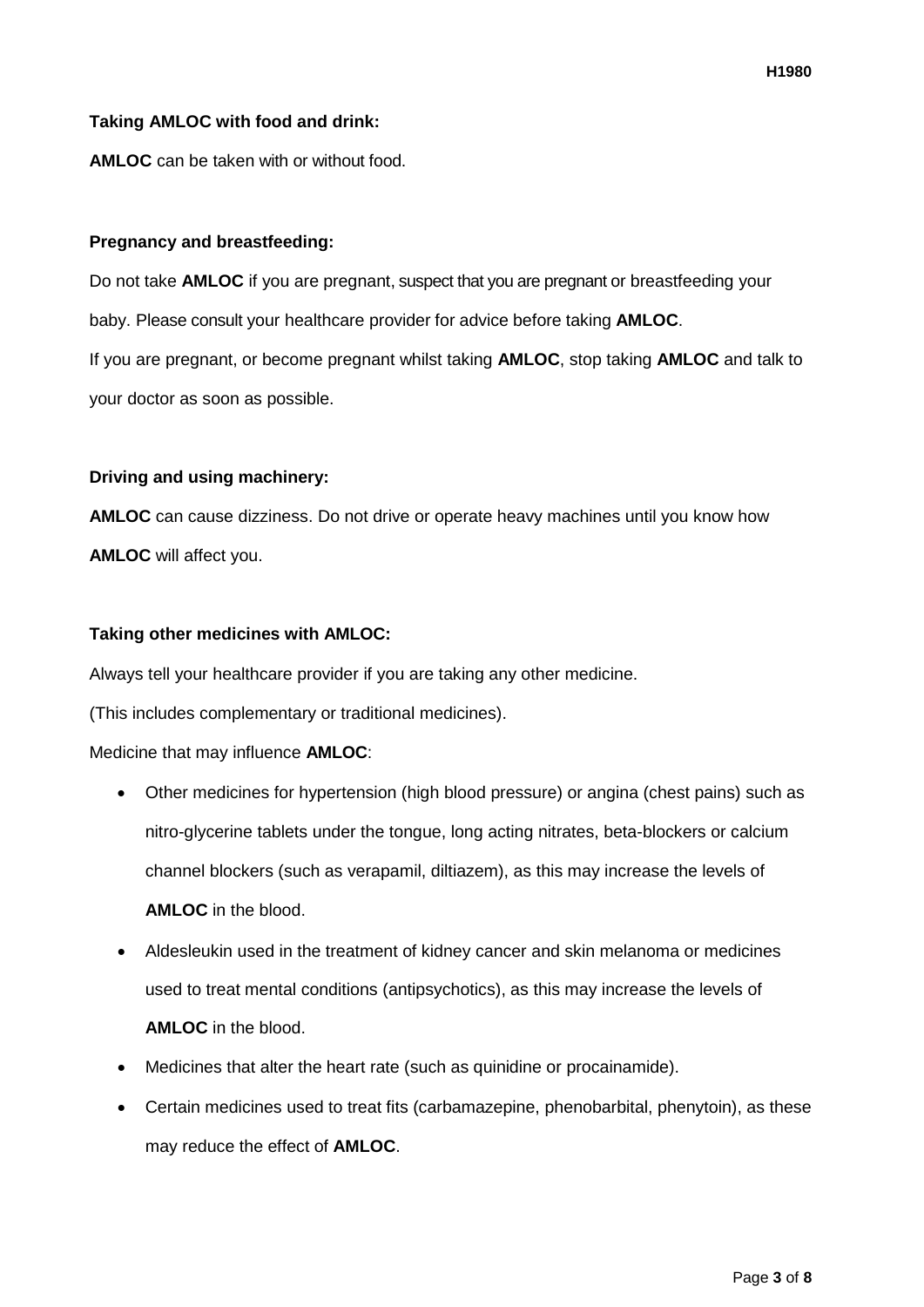- Sodium valproate (used for epilepsy) as this may increase **AMLOC** blood levels. (Discuss with your doctor if you are unsure).
- Medicines used to treat viral, fungal and bacterial infections (such as clarithromycin, erythromycin, ketoconazole, itraconazole or rifampicin) as these may lead to either increased or decreased levels of **AMLOC** in the blood.
- Rifampicin, St John's Wort (*Hypericum perforatum*), may give a lower plasma concentration of **AMLOC** in the blood.
- Ritonavir used in the treatment of HIV infections as this may lead to increased levels of **AMLOC** in the blood.
- Lithium, as this may result in toxic blood concentrations if used in combination with **AMLOC**.

# **4**. **HOW TO TAKE AMLOC:**

Do not share medicines prescribed for you with any other person. Always take **AMLOC** exactly as your doctor has instructed you. You should check with your doctor or pharmacist if you are unsure.

The usual dose is:

## *Adults:*

A normal starting dose of 5 mg **AMLOC** once a day, taken at the same time every day with or without food.

The tablets should be swallowed whole, with a glass of water.

If no improvement is seen after 10-14 days, your doctor may increase the dose to the maximum

of 10 mg **AMLOC** per day (taken as a single dose).

## *Elderly*:

A lower starting dose may need to be taken.

## *Patients with kidney problems:*

The normal adult dose can be used.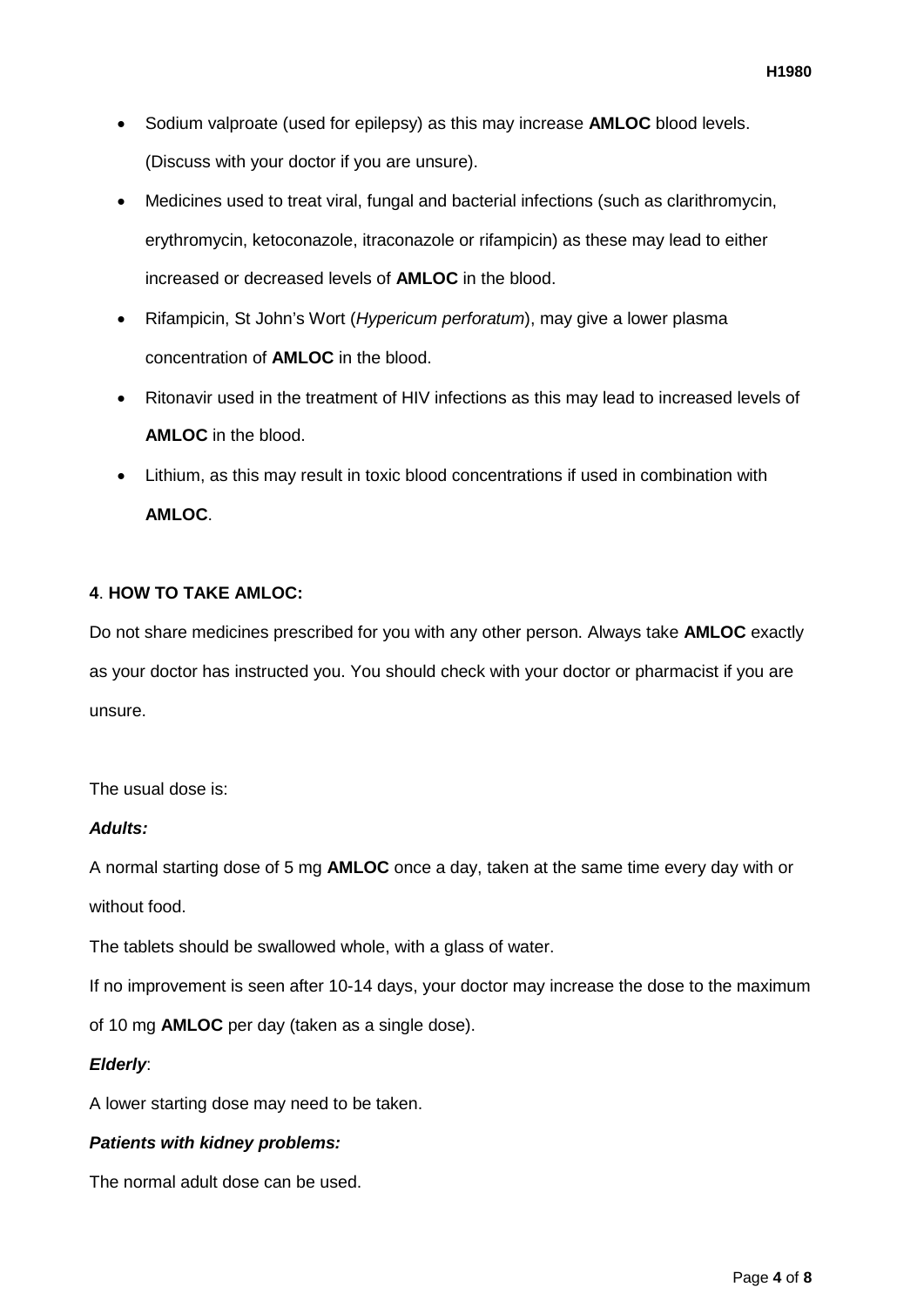If you are undergoing dialysis speak to your doctor or pharmacist before taking **AMLOC**.

### *Patients with liver problems:*

A lower starting dose may need to be taken.

Your doctor will decide on the dose depending on your condition.

If you have the impression that the effect of **AMLOC** is too strong or too weak, tell your doctor or pharmacist.

### **If you take more AMLOC than you should:**

In the event of an overdose, with symptoms such as severe dizziness and fainting, contact your doctor or pharmacist. If neither is available, contact the nearest hospital or poison control centre. Your doctor will treat the symptoms of the side effects which may include marked and probably prolonged systemic hypotension (low blood pressure).

#### **If you forget to take a dose of AMLOC:**

If you forget to take a dose of **AMLOC**, take one as soon as you remember. If it is almost time for you next dose, skip the missed dose and continue to take the tablet or tablets at the usual time. Do not take a double dose to make up for the forgotten individual doses.

#### **Effects when treatment with AMLOC is stopped:**

It is important that you continue the course of treatment even if you begin to feel better after a few days. If your treatment with **AMLOC** is stopped suddenly, your chest pain may worsen.

## **5. POSSIBLE SIDE EFFECTS:**

**AMLOC** can have side effects. Not all side effects reported for **AMLOC** are included in this leaflet. Should your general health worsen, or if you experience any untoward effects while taking **AMLOC** please consult your healthcare provider for advice.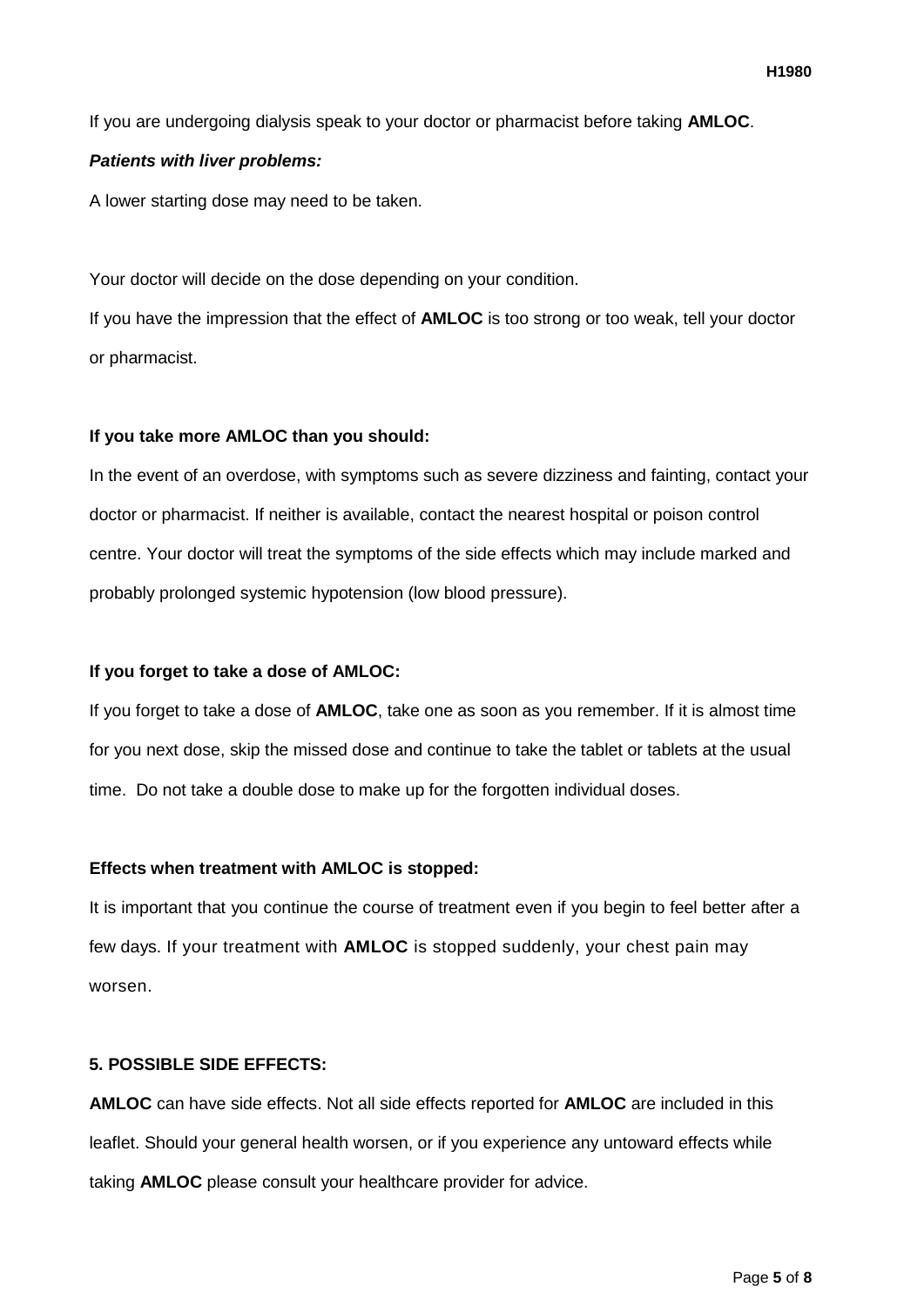If any of the following happens, stop taking **AMLOC** and tell your doctor immediately or go to the casualty department at your nearest hospital:

- Swelling of the hands, feet, ankles, lips, mouth or throat which may cause difficulty in swallowing or breathing.
- Rash or itching.

These are all very serious side effects. If you have them, you may have had a serious allergic reaction to **AMLOC**. You may need urgent medical attention or hospitalisation.

Tell your doctor immediately or go the casualty department at your nearest hospital if you notice any of the following:

- Slow heartbeat (bradycardia) or rapid heartbeat (tachycardia), palpitations.
- Low blood pressure (hypotension) with symptoms such as fainting or light-headedness**.**
- High blood sugar levels (hyperglycaemia).
- Jaundice (yellow discolouration of the skin and eyes).
- Hepatitis, a liver condition, with symptoms such as stomach pain, fever, nausea, vomiting or loss of appetite.
- Weakness, fatigue, weight loss, headache (symptoms of a condition called vasculitis).
- Fainting (syncope).
- Kidney problems (passing less urine than is normal for you).
- Pancreatitis (inflammation of the pancreas with symptoms such as stomach pain, increased heart rate and fever).

These are all serious side effects. You may need urgent medical attention.

Tell your doctor if you notice any of the following:

Frequent side effects:

• Headache, dizziness and fatigue.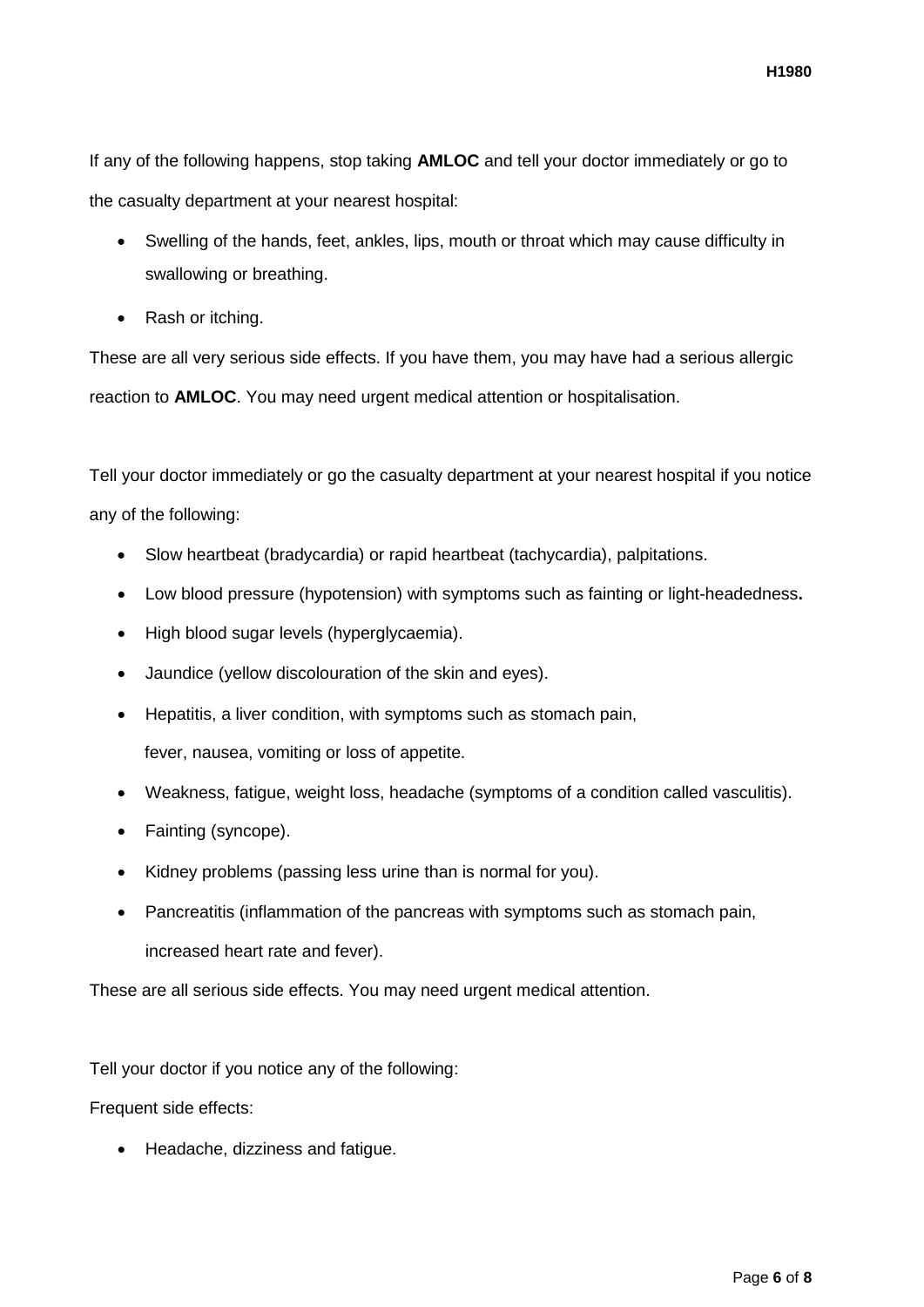- Flushing.
- Stomach pain, nausea.
- Swelling in any part of the body.

Less frequent side effects:

- Abnormal blood test results.
- Breast enlargement in men.
- High cholesterol.
- Reduced sense of touch or sensation (numbness).
- Tingling sensation in hands, feet or lips (feeling of "pins and needles").
- Involuntary trembling (tremors).
- Mood and/or sleep disorders.
- Sweating.
- Blurred vision, worsening eyesight
- Ringing in the ears (tinnitus).
- Cough.
- Inflammation of the mucous membrane in the nose (rhinitis).
- Constipation, vomiting, diarrhoea, indigestion.
- Dry mouth, swelling of the gums.
- Skin conditions such as rash, excessive skin pigmentation, hives, itchy skin.
- Joint pain, back pain, muscle pain, muscle cramps or weakness.
- Problems with sexual performance.
- Change taste perception (including loss of taste).

If you notice any side effects not mentioned in this leaflet, please inform your doctor or pharmacist.

## **6. STORING AND DISPOSING OF AMLOC:**

**AMLOC** should be stored in the original packaging (keep blisters in the carton until required for use) at or below 25 °C.